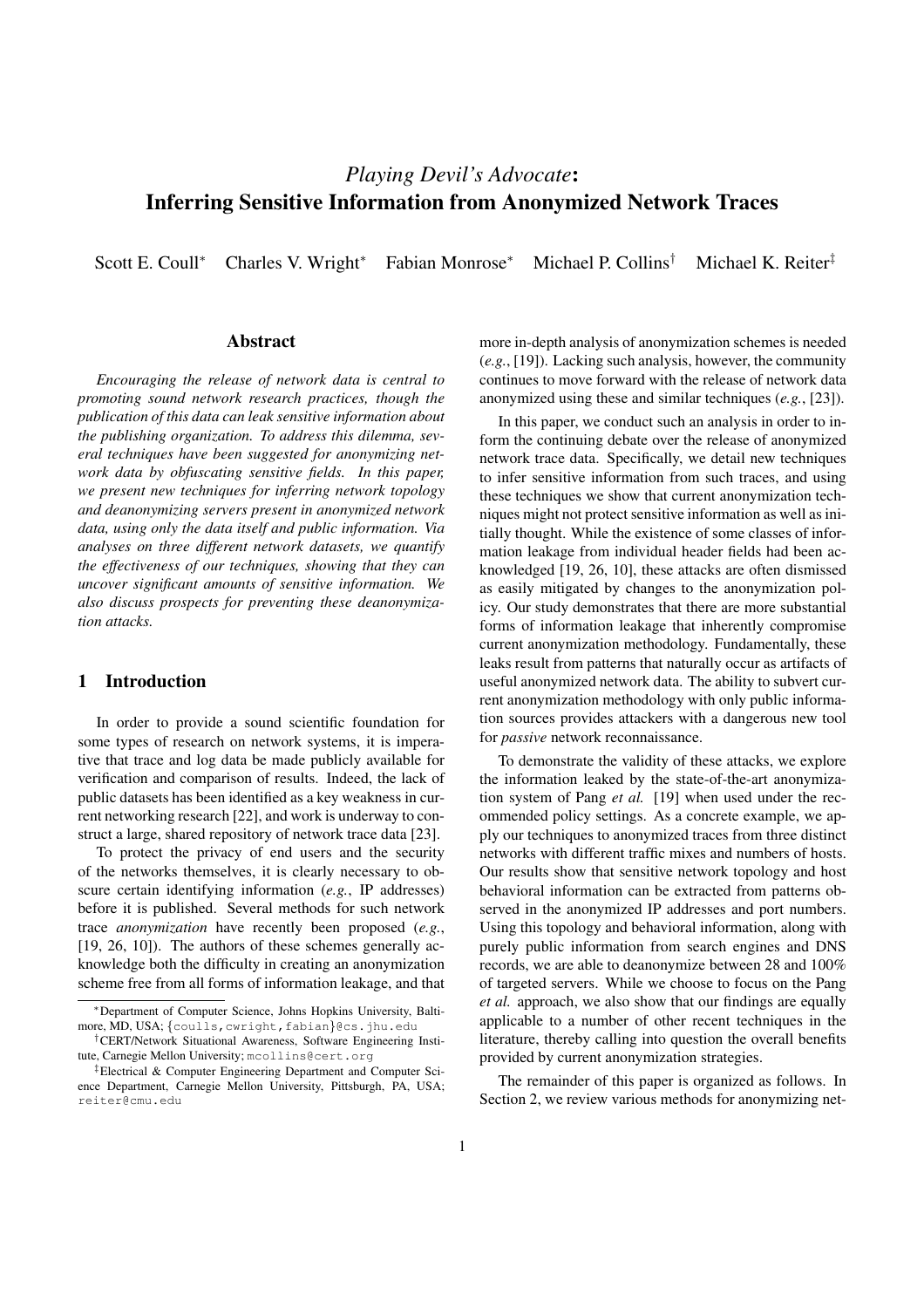work data, as well as the pragmatic requirements on the resulting data. The primitives used in our inference techniques are introduced in Section 3, and their specific use in inferring topology information and selectively deanonymizing hosts is presented in Section 4. In Section 5, we apply our techniques to anonymized network data taken from a variety of networks, and show that our techniques are effective in deanonymizing hosts in a passive manner using only publicly available information. Finally, we suggest possible mitigation strategies in Section 6, and conclude with directions for future work in Section 7.

# 2 Background and Related Work

Anonymization systems, in general, are designed to accomplish three primary goals while providing usable network trace data. These goals, as described by Pang *et al.*, are aimed at preventing *i*) the true identities of specific hosts from being leaked such that an audit trail of user activity could be formed, *ii*) the true identities of internal hosts from being leaked such that a map of supported services can be constructed, and *iii*) the leakage of specific security practices within the publishing organization's network [19]. Several methods of data obfuscation are utilized in practice to achieve these goals [2, 20, 26]. *Destruction* of information in a field (*e.g.*, by outright removal from the dataset) is often used to anonymize the payload fields of packet traces. *Fixed transformation* provides a single pseudonym value for all values of the field. *Variable transformation* allows for different pseudonym values based on the context of the field. One example of variable transformation is to replace an IP address with different pseudonyms based upon the type of application layer protocol, such as HTTP or SMTP. *Typed transformation* allows for a single pseudonym value for each distinct value of the original field. Prefix-preserving address anonymization is a version of typed transformation.

There have been several attempts to provide anonymization techniques appropriate for network trace data. The TCPurify tool, for example, implements the destruction by randomizing IP addresses, and removing packet payloads [28]. By randomizing the addresses, TCPurify provides protection for the true identity of hosts, but also destroys useful network prefix information. TCPdPriv uses another approach known as prefix-preserving anonymization to provide typed transformation of the addresses, whereby the longest common prefixes within the trace data are mapped to the same pseudonym prefix [27]. The prefix table used by TCPdPriv is created on a per trace basis, and therefore it is likely that a particular host will map to different pseudonym addresses in different network traces.

Recently, Fan *et al.* developed a cryptographic approach, known as CryptoPAn, for the creation of prefix-preserving pseudonym addresses without the need for a prefix table [10]. The cryptographic approach to anonymization uses keyed hash functions to produce consistent anonymized prefix-preserving addresses, thereby allowing for the publication of several traces with consistent network information throughout. The approach of Fan *et al.* [10] has been widely used in several recent systems that provide policybased anonymization of trace data. These policy-based systems allow for the application of any of the transformations described above based on the security policy provided by the user. One such example, suggested by Pang and Paxson, provides a method for defining policy-based anonymization scripts utilizing the Bro scripting language [20]. A different approach, called CANINE [25, 26], operates on Net-Flow [6] data, but limits the abilities of the dataset publisher by allowing only for certain classes of anonymization on a particular subset of fields. In particular, the CA-NINE's prefix-preserving anonymization only allows the use of CryptoPAn, and provides no methods to implement other anonymization techniques.

Of course, while the aforementioned definitions suggest various ways in which network data may be sanitized, the use of anonymization techniques in practical network research forces the anonymization systems to adhere to several requirements with regard to the resulting data. Here, we attempt to summarize what appears to be a minimum set of requirements that show up repeatedly in networking research.

One of the most obvious and intuitive requirements is that the network and hardware addresses provided within the trace data be consistently anonymized, within and possibly across traces. Several areas of research (*e.g.*, traffic matrix estimation [5, 11, 21, 34], characterization of connection and packet arrival processes [15], and other work that rely on counting the number of distinct hosts in a trace over some period of time [17, 16]), require that metrics be evaluated on a per host, or per network basis. Without consistent anonymization, these metrics could be applied only to each individual trace, rather than to the dataset as a whole. As such, the resulting data would be of little value to researchers in search of large, realistic, datasets — indeed, the main impetus behind the current trend towards making more anonymized datasets available in the first place. For the remainder of this paper, we refer to this requirement on anonymized data as the *pseudonym consistency requirement*.

Similarly, while payload destruction has been standard practice in providing privacy, the transport, network, and link layer headers typically remain intact. Use of header information remains central to providing a flexible dataset for use in many areas of fundamental network research (*e.g.*, the effects of packet loss and reordering on TCP dynamics [14, 13, 1, 30, 32]). To remain appealing to the network re-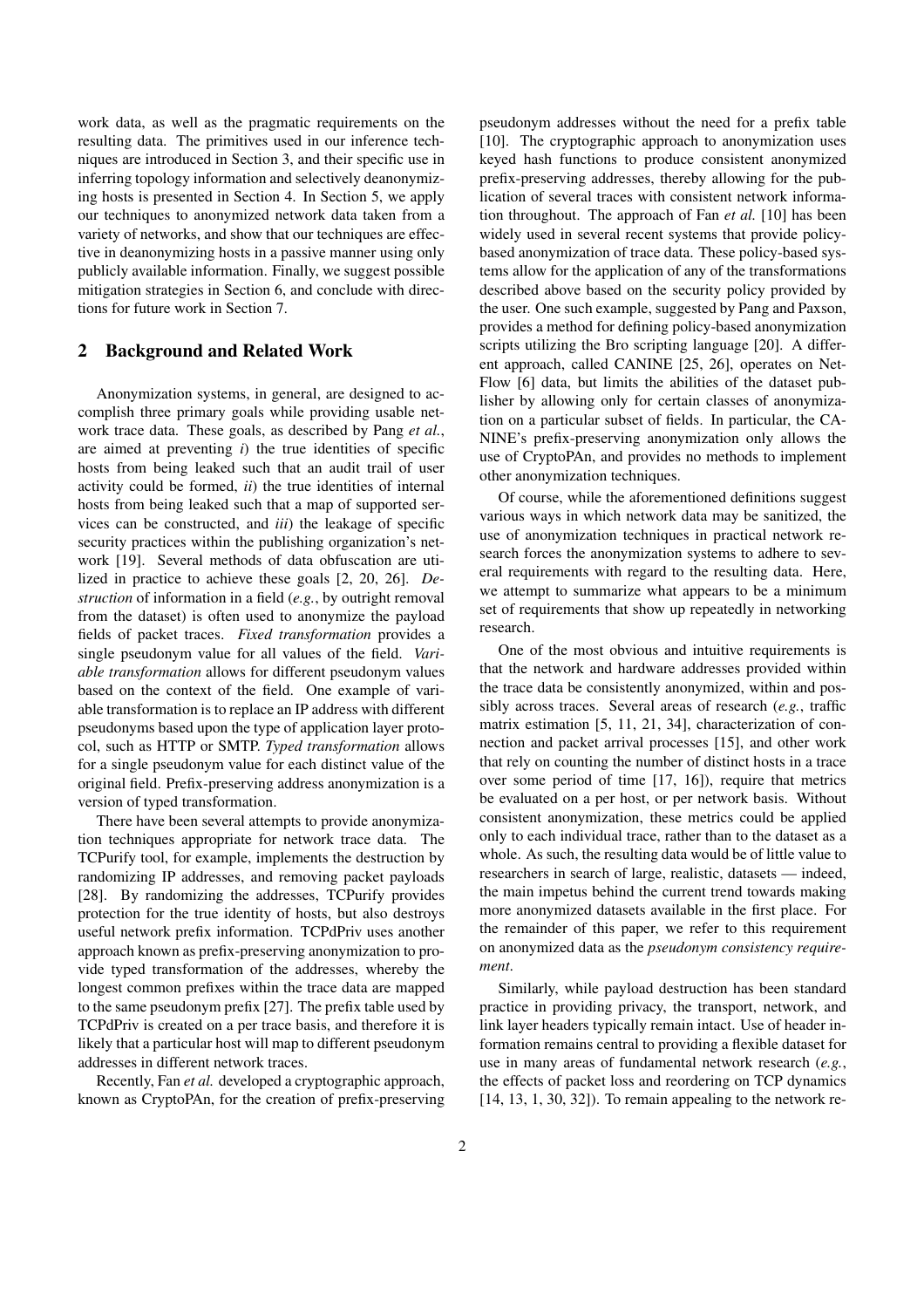|                                          | Pang <i>et al.</i> | <b>CANINE</b> | <b>TCPdPriv</b> | TCPurify |                                  |
|------------------------------------------|--------------------|---------------|-----------------|----------|----------------------------------|
| Transformation                           |                    |               |                 |          |                                  |
| Destruction                              |                    |               |                 |          |                                  |
| <b>Fixed Transformation</b>              |                    |               |                 |          |                                  |
| Variable Transformation                  |                    |               |                 |          |                                  |
| <b>Typed Transformation</b>              |                    |               |                 |          |                                  |
| Requirements met                         | Examples           |               |                 |          |                                  |
| <b>Pseudonym Consistency Requirement</b> |                    |               |                 |          | $[11] [21] [34] \overline{[15]}$ |
| <b>Header Requirement</b>                |                    |               |                 |          | [13] [14] [1] [30]               |
| <b>Transport Protocol Requirement</b>    |                    |               |                 |          | $[17]$ $[16]$                    |
| Port Number Assumption                   |                    |               |                 |          | [12] [24]                        |

**Table 1. Summary of anonymization techniques and the corresponding requirements they meet**

search community, the anonymization approach must therefore respect this requirement for header information, which we herein refer to as the *header requirement*. In addition, records corresponding to transport layer traffic must be present within the dataset to facilitate studies on round trip times, reassembly, and fragmentation. This minimum amount of transport layer traffic is subsequently referred to as the *transport protocol requirement*.

Finally, the ability to uniquely map well-known application layer services to their constituent port numbers is often used in practice for protocol classification schemes (*e.g.*, [12, 24]). While the requirement that port numbers faithfully map to their related well-known services may seem onerous, we note that there are still many ways to infer the correct service being offered from anonymized or destroyed port numbers. Recent research, for example, has indicated that application layer services can be accurately identified through the use of timing and size information [31], as well as the unique behaviors of the application layer protocols [9, 18, 7]. The ability to map port numbers to services is subsequently called the *port number assumption*.

A cursory examination of anonymized network data repositories, such as CRAWDAD [8], reveals that these requirements are frequently relied upon in practice. Of all the trace anonymization techniques suggested to date [28, 27, 25, 19], we focus on what we believe to be the most comprehensive approach, namely that of Pang *et al.* [19]. We believe their approach best meets the pragmatic requirements outlined previously, and is arguably the most flexible in satisfying the privacy of publishing organizations. A comparison of the anonymization systems, their methods of anonymization, and their adherence to the pragmatic requirements is given in Table 1.

Additionally, our choice to examine the Pang *et al.* anonymization system is further motivated by a weakness in CryptoPAn [10]. Specifically, the prefix-preserving methodology of CryptoPAn anonymizes addresses such that any given bit of the anonymized address is dependent on all previous bits of the unanonymized address. This dependence causes a single deanonymization to affect all anonymized addresses that share a prefix with the true address. In fact, Brekne *et al.* recently demonstrated how active probing attacks can be used to systematically undermine the CryptoPAn anonymization scheme [4, 3].

Pang *et al.*, however, only use CryptoPAn to anonymize addresses external to the enterprise where the trace was collected. To anonymize internal addresses, Pang *et al.* break the dependency across bits by anonymizing the subnet and host portion of the addresses as independent blocks using a pseudo-random permutation. Although the separation of the anonymization into two independent permutations may still lend itself to attacks where the adversary learns the deanonymized host's true address, only that host's specific subnet is compromised in this case; that is, no information is discovered about other host mappings and subnet permutations from this single deanonymization. A more detailed review of the CryptoPAn weakness can be found in Appendix A.

# 3 Primitives

The deanonymization techniques we develop in this paper are based on a few simple primitives. These primitives, with the exception of Subnet Clustering, were first proposed by Xu *et al.* [33] to provide summary information about the traffic at backbone routers. We apply these techniques to determine the statistically significant values within the network trace data. In addition, we also apply our own Subnet Clustering technique to infer the subnets of networks from only the observed addresses. Discovery of the proper subnets and their sizes aid in the passive inference of topology from the provided trace data. However, unlike Xu *et al.* [33], we apply these techniques to anonymized network traces, and our deanonymization techniques require additional analysis on top of that provided by these tools.

For the remainder of the paper, we represent network data, in the form of packet traces or NetFlow logs, as a set of connections, C. Each connection  $c \in C$  is described by a feature vector  $\langle c_1, c_2, ..., c_k \rangle$ . In our case,  $k = 4$ , and the features are:  $c_1$  = source IP address,  $c_2$  = destination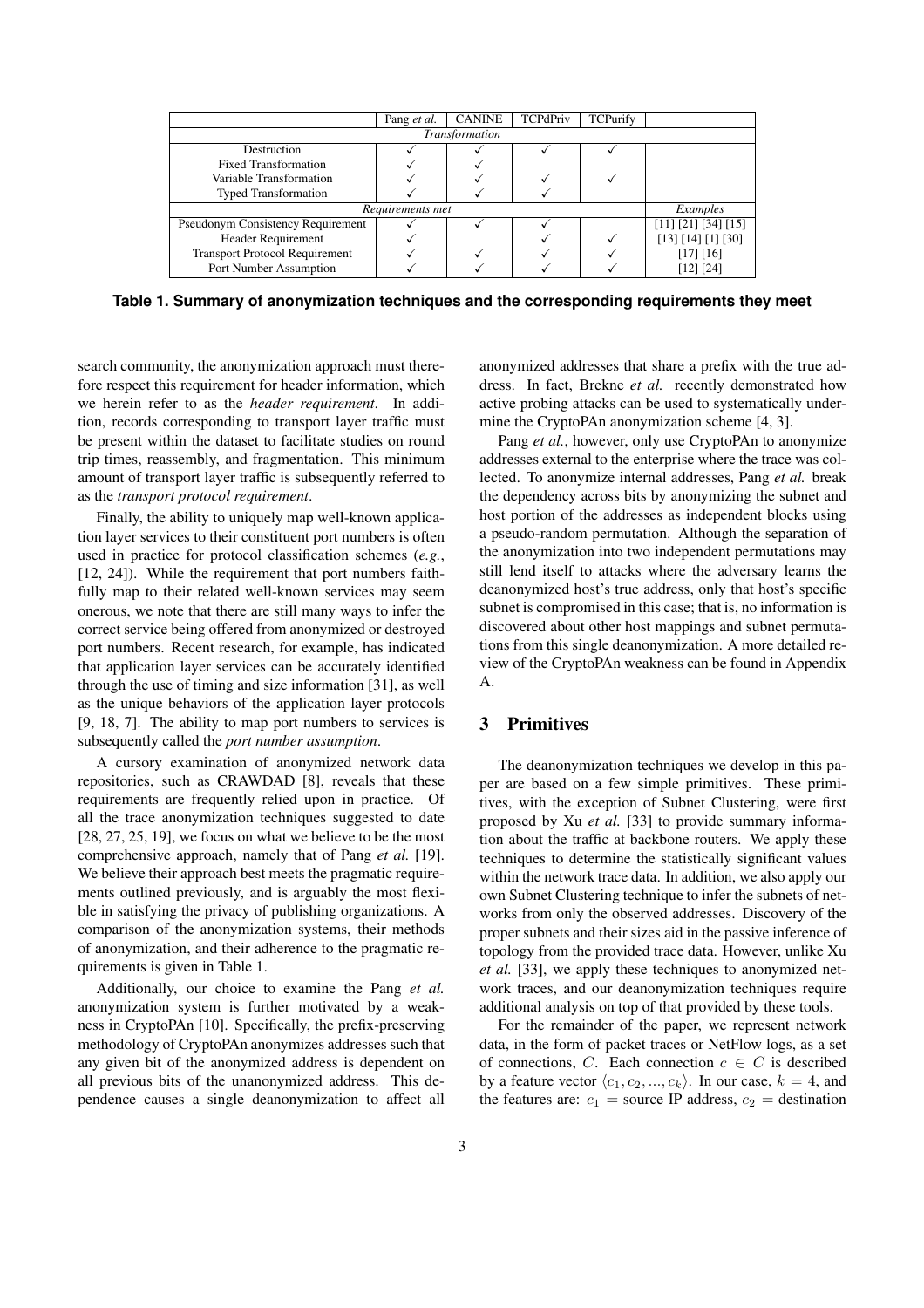IP address,  $c_3$  = source port number, and  $c_4$  = destination port number. Several of our techniques employ analysis of the normalized entropy  $(\overline{H})$  of one or more features of the data. The normalized entropy provides a measure of the uncertainty of outcomes for the given feature, relative to the maximum possible uncertainty of a random variable taking on the same values. Specifically, we denote the  $i^{th}$  feature across all connections in C as  $C_i$ , and treat it as a random variable. Then, if  $C_i$  takes on  $n_i > 1$  distinct values in our data, we calculate its normalized entropy as

$$
\overline{H}(C_i) = \frac{H(C_i)}{\log n_i}
$$

where for each c, the probability  $P_C (C_i = c_i)$  is the number of occurrences of value  $c_i$  in feature  $C_i$ , divided by  $|C|$ .

Thus, normalized entropy values near zero indicate a highly peaked distribution for that attribute, while values near one indicate a nearly uniform distribution of values. Given an anonymized dataset, we will use this measure to find a set of hosts within that data whose presence is most significant—the so-called 'heavy-hitters'. Intuitively, if a few IP addresses occur much more frequently than others in the data, then the normalized entropy of the addresses will be low. Because of this fact, we can employ an iterative algorithm, shown in Algorithm 1, to obtain the set of the most significant IP addresses in the data. This algorithm works by repeatedly removing very frequent (initially, of probability  $> t<sub>P</sub>$  ) values from the distribution and recomputing the normalized entropy until the distribution becomes sufficiently uniform, bringing the normalized entropy above a given threshold,  $t_H$ . Finding the 'heavyhitters' this way allows us to focus our later deanonymization efforts on the most prevalent hosts in the network trace.

|                        | <b>Algorithm 1</b> Find-Heavy-Hitters (Connections $C$ , thresh- |  |
|------------------------|------------------------------------------------------------------|--|
| olds $t_H$ and $t_P$ ) |                                                                  |  |

HeavyHitters ← ∅ // Examine both source IP address  $(C_1)$  and destination IP address  $(C_2)$ for  $i = 1, 2$  do  $k \leftarrow 0$  $C' \leftarrow C$ while  $\overline{H}(C_i') < t_H$  do for all  $c \in C'$  do if  $P_C (C_i = c_i) > 2^{-k} t_P$  then HeavyHitters ← HeavyHitters  $\cup$   $\{c_i\}$  $C' \leftarrow C' \setminus \{c\}$  $k \leftarrow k + 1$ return HeavyHitters

Dominant State Analysis Xu *et al.* also propose a novel approach for determining the most characteristic behaviors for a given host, known as Dominant State Analysis [33]. We apply this technique to the network traffic associated with the heavy-hitters found as described above to develop a *behavioral profile*, or set of recurring network activities that best characterize these hosts. These behavioral profiles can then be used as a means of fingerprinting various hosts based on their behaviors. The concept of profiling behaviors has been examined by others, including Karagiannis *et al.* and Aiello *et al.*, and has been found to be a practical mechanism for classifying hosts into logical groupings based on the characterization of their traffic [16, 17].

To find these behaviors, for each 'heavy-hitter' address x, we begin with a simple behavioral profile:  $src$  address  $=$ x. Recall that  $c_1$  is the source IP address of connection c. Then, denoting the set of connections with  $c_1 = x$  as  $C^x$ , we reorder the remaining features i such that  $\overline{H}(C_i^x) \leq$  $\overline{H}(C_{i+1}^x)$ . Then, for each feature in the set of connections,  $C_{i=2..4}^{x}$ , we look for values of  $c_i$  whose conditional probability with the current profile exceeds our threshold t, and append that value to the profile vector for further consideration. The algorithm extends these profiles in an iterative fashion until no value meeting our threshold can be found, or all features have been examined. The output of this Dominant State Analysis (Algorithm 2) for each 'heavy-hitter' IP address is a set of feature vectors describing its behavioral profiles. After performing the Dominant State Analysis on the source IP addresses, we repeat the same process using the destination IP addresses.

Subnet Clustering The subnets associated with the IP addresses found in the network data are not always made available, and thus we must consider alternate methods of determining this information. The determination of the subnets found in the anonymized data is an important step in the creation of network topology maps and the deanonymization of hosts, as it allows us to distinguish the distinct areas of the network where the data was collected. Subnets can be inferred from the set of IP addresses present within the network data using an application of the k*-means* clustering algorithm. Note that this process does not deanonymize the addresses in the trace, but it does take advantage of the prefix-preserving anonymization to extract information about the underlying network topology.

A naïve solution for discovering subnets within the data is to simply look for groupings of contiguous addresses separated by large gaps. Of course, an arbitrary cutoff would have to be determined to specify the required gap between the groupings. This gap size would necessarily relate to a predetermined subnet size, which may not be uniform across all subnets. It is therefore likely that such a scheme would improperly group addresses if a variety of subnet sizes were present. Our approach, on the other hand, is able to choose the proper sizes for a variety of subnets without the use of a priori information on the subnets sizes being grouped. To achieve that, we automatically determine the best subnets based on the observed data and an initial ap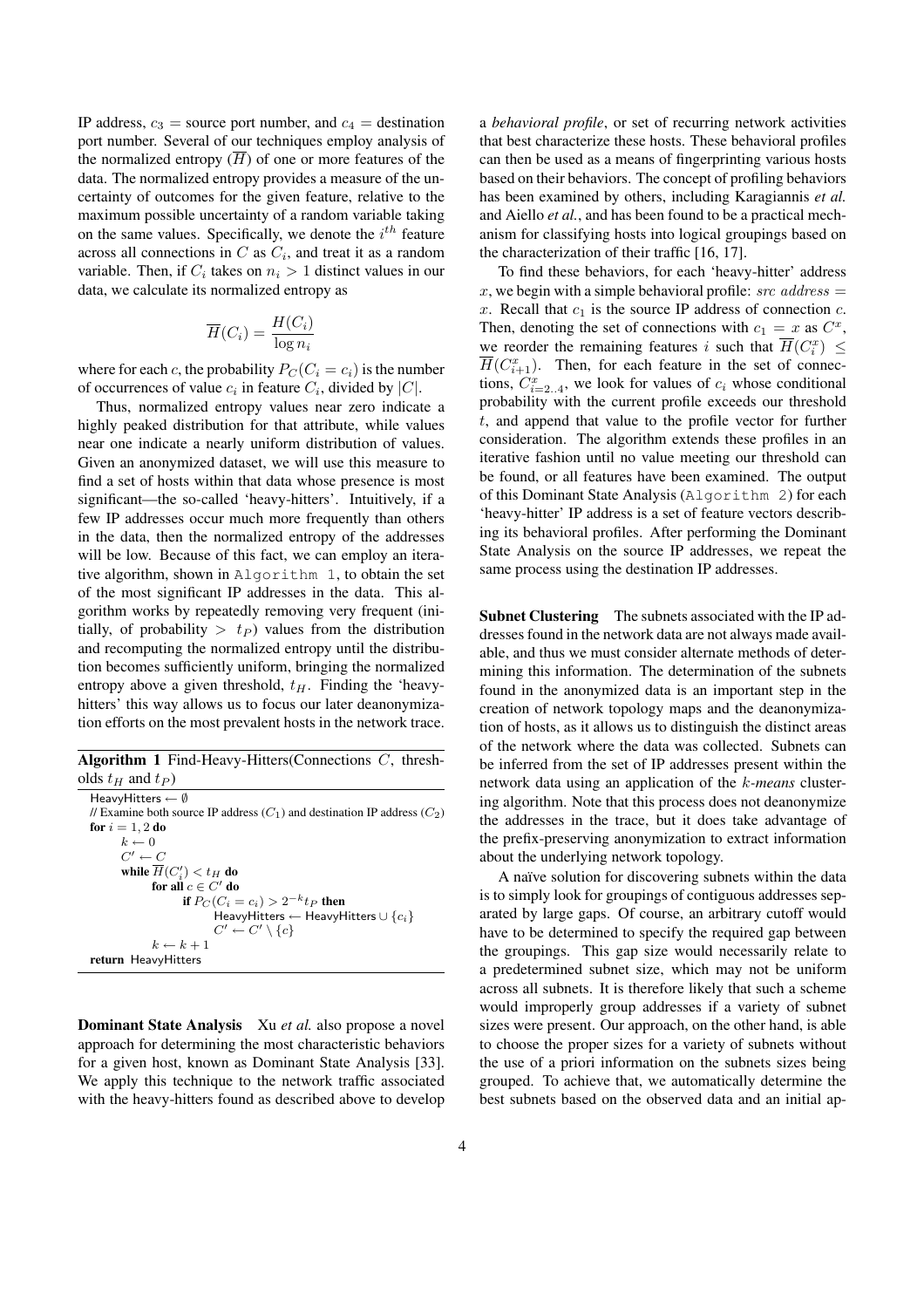**Algorithm 2** Dominant State Analysis for Heavy-Hitter  $x$ 

FinishedProfiles ← ∅ CurrentProfiles  $\leftarrow \{\langle x \rangle\}$  $i \leftarrow 2$ // examine each feature, in order of increasing normalized entropy while  $i \leq 4$  do NewProfiles ← ∅ for all profile ∈ CurrentProfiles do ExtendedProfiles  $\leftarrow \emptyset$ for all  $c\in C^x$  do if  $P_{C^x}(C^x_i = c_i | \text{profile}) > t$  then ExtendedProfiles ← ExtendedProfiles  $\cup$  {profile|| $\langle c_i \rangle$ } // where || indicates vector concatenation if ExtendedProfiles  $=$   $\emptyset$  then FinishedProfiles ← FinishedProfiles ∪ {profile} else NewProfiles ← NewProfiles ∪ ExtendedProfiles CurrentProfiles ← NewProfiles  $i \leftarrow i + 1$ FinishedProfiles ← FinishedProfiles ∪ CurrentProfiles return FinishedProfiles

proximation of the density of addresses within the subnet through the use of unsupervised learning techniques, in our case, the *k-means* algorithm.

Specifically, we treat IP addresses as 4-dimensional vectors, where each element of the vector corresponds to one octet of the IP address as written in dotted decimal notation. To determine cluster membership, we use a modified Euclidean distance with bitwise exclusive-OR instead of subtraction as our distance metric. The dimensions corresponding to the octets are exponentially weighted such that the left-most octet carries the most weight. This weighting ensures that the hierarchical nature of the subnetting is preserved in the clustering algorithm  $<sup>1</sup>$ .</sup>

We note that k*-means* clustering requires that the number of clusters be specified a priori; however, since we have no way of inferring the number of expected subnets, nor their density within the 4-dimensional space, we first evenly divide each of the octet dimensions into  $m$  blocks. In doing so, we make an approximate guess about the length of the subnet prefix. The initial centroids are placed at the boundaries of these partitions. Therefore, we create  $k = m<sup>d</sup>$  initial centroids where  $m$  is the number of partitions and  $d$  is the number of dimensions to which the partitioning was applied. Notice that as we increase  $m$ , we allow for greater density of subnets by decreasing the spacing among initial centroids  $2$ . Also, by including or excluding dimensions from the initial partitioning scheme, we can control how many octets participate in the creation of initial clusters.

After this initial step, we iteratively recompute the centroid and the corresponding cluster membership. This process continues until the membership of the clusters reaches a steady state. This iterative refinement of the clusters makes it possible to accommodate for variable length subnets. In particular, at the beginning of the refinement process, the clusters start in an unoptimized state where some addresses that reside within the same subnet appear in different clusters due to the inaccuracy of our initial approximation. However, as the refinement continues, new cluster centroids are created that better represent the addresses within each cluster, and the process eventually converges toward a set of stable centroids for the observed subnets in the data. This ensures that the addresses within a given cluster all reside in the same subnet without requiring exact initial centroid placement.

Upon completion, each nonempty cluster represents a subnet in the underlying network, and for each cluster we calculate its subnet address as the *longest common prefix* shared by all IP addresses in the given cluster. As with any application of the k*-means* algorithm, the results must be empirically evaluated to ensure proper selection of initial clusters to approximate the anonymized address space. In our evaluation, the Subnet Clustering technique achieves  $> 96\%$  accuracy across all datasets used within this paper without significant tuning of the initial cluster centroids.

We reiterate that the primitives do not actually deanonymize anything by themselves; the application of the Dominant State Analysis algorithm can reveal typical behaviors for each anonymized IP address in the trace, and the Subnet Clustering technique can derive a list of anonymized subnet addresses, but more work is required to infer a map of the network and to deanonymize hosts.

<sup>&</sup>lt;sup>1</sup>For example, using this weighted metric we compute the distance between the IP addresses 192.168.1.2 and 10.0.0.10 as  $\sqrt{((192 \oplus 10)*2^3)^2 + ((168 \oplus 0)*2^2)^2 + ((1 \oplus 0)*2^1)^2 + ((2 \oplus 10)*2^0)^2}.$ 

<sup>&</sup>lt;sup>2</sup>In practice, the parameter m can be tuned based on the observed behavior of the Subnet Clustering output to ensure it properly accommodates the density of addresses present in the given data.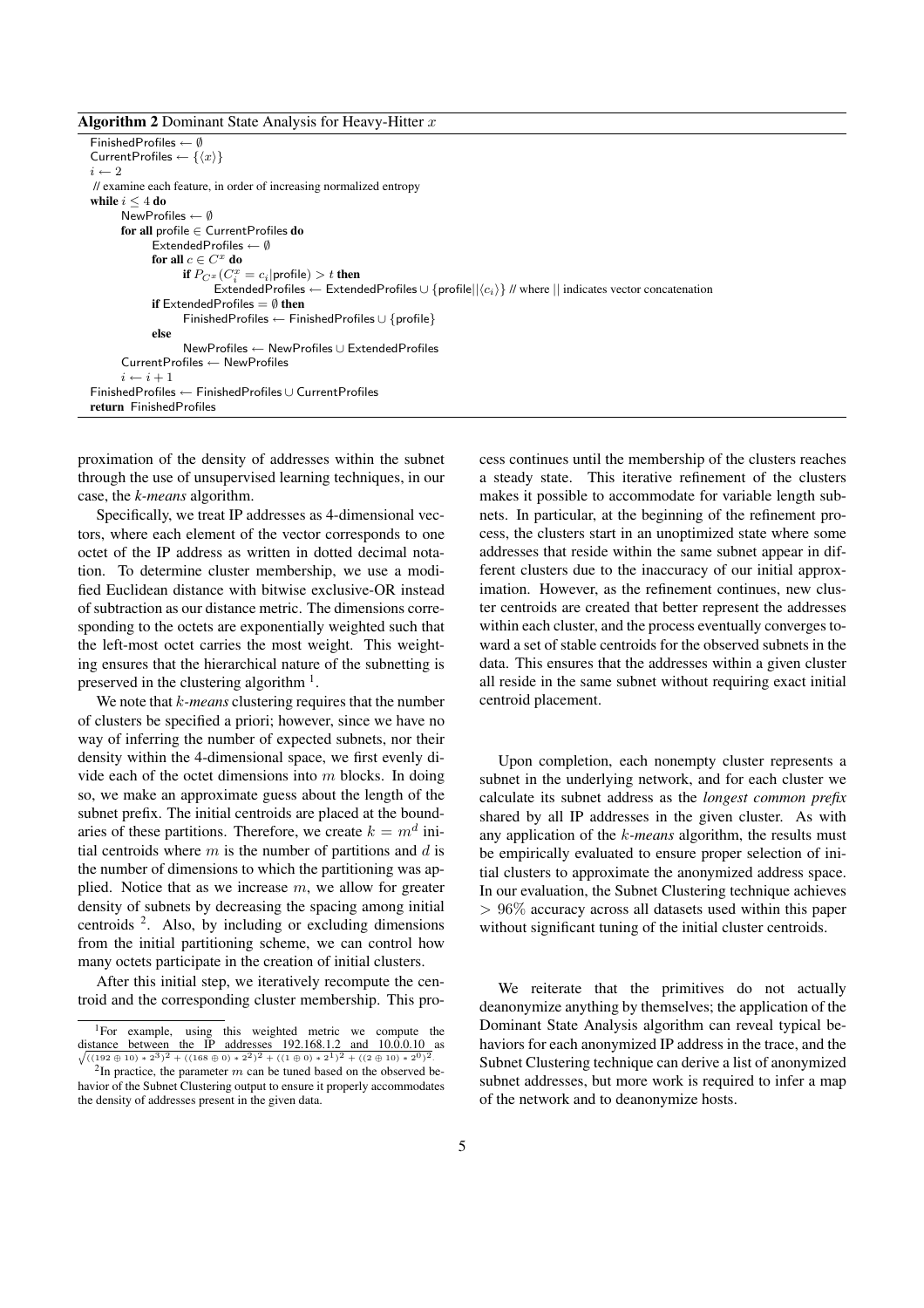# 4 Information Leakage

In what follows, we show that not only can a map of the network be recovered from anonymized network data, but we are also able to deanonymize hosts in the trace through the use of behavioral profiling. Such successful deanonymization provides for a new method of passive network reconnaissance and undermines the stated goals of existing approaches to anonymization. We note that the information required to mount these attacks follows the requirements on the anonymized dataset laid out in Section 2.

## 4.1 Recovering network topology

Network topology can be inferred by first determining the locations within the network where each of the traces were captured (i.e, the *observation points*), then identifying the routers at each location, and finally examining the traffic to infer the connectivity between them.

To associate traces with observation points, we first identify the network subnets which are present on the local area network where the trace was recorded. We then regard two traces as coming from the same observation point if they have one or more subnets in common. If the anonymized trace data contains Address Resolution Protocol (ARP) traffic, we can find the local subnets by performing subnet clustering (see Section 3) on the IP addresses in the ARP requests and replies. When given only IP traffic, subnets surrounding the trace's observation point can be inferred by performing subnet clustering on all IP addresses found in the trace and taking the *n* most frequently occurring subnets in the results as the observation point's subnets. The parameter *n* can be chosen to represent a best estimate of the number of subnets for the observation point.<sup>3</sup>

Next, routing devices can be identified by the hardware address used in the link layer headers. For each subnet at each observation point, we examine TCP and UDP traffic sent from local hosts to out-of-subnet hosts and record the destination hardware address found in the link layer header as the gateway for that subnet. Similarly, routers can be found by recording the hardware addresses that appear to have multiple network addresses associated with them over some time period  $\delta$ . To avoid also flagging hosts that use the Dynamic Host Configuration Protocol (DHCP) as routers, this time period should be shorter than a typical DHCP lease. In practice, this has not been an issue in any of the traces we have examined, and we typically set  $\delta$  to be on the order of several seconds.

Inferring the routes taken by observed traffic can be useful in understanding the interconnection of observation points at the network layer. To characterize the routes handled by the discovered routing devices, the subnet clustering technique is applied to the source and destination IP addresses of TCP and UDP traffic that transit the devices. The unique pairs of source and destination subnets, as well as the hardware addresses of the other routers to which traffic is sent, can be used to better understand the routing topology of the network in question.

Lastly, the network layer topology can be reconstructed by examining the routers and gateways for each observation point, and the hardware addresses with which they communicate. Formally, the network can be represented as a graph G consisting of nodes V and edges  $E \subseteq V \times V$ . Then if the hardware address for router s is associated with some other discovered routing device t, we add an edge  $e = (s, t)$  to  $E$  in the graph. Once the topology map is created via this matching process, the routes can be superimposed using the hardware addresses to characterize the actual routes taken by network layer traffic. This inference can also occur for link layer topology if the network traces provide ARP traffic. In this case, one may logically assume that only the IP addresses observed in the ARP packets are members of the local link layer network. Therefore, any traffic that is present at an observation point not destined to or sent from a local host must be transiting that observation point. Specifically, the path taken from hosts in a given observation point to their gateway router can provide an approximation of the topology, including the presence of switches and bridging devices.

Note that to perform this topology inference, the provided data must at least meet the header and transport protocol requirements discussed in Section 2. The header requirement is necessary to retrieve the anonymized hardware addresses of the routing devices within the topology, and therefore datasets that do not meet this requirement, such as NetFlow data, are not vulnerable to the topology inference attack. The transport protocol requirement provides the minimum network traffic from which the inference of network topology information is made.

#### 4.2 Inferring Host Behavior

While the inference of network topology information is certainly disconcerting, the anonymization of host addresses should make it difficult to accurately map this topology to real-world addresses. If, however, the behaviors of the anonymized hosts can be uniquely mapped to the behaviors of their real-world counterparts, the attacker can begin deanonymizing portions of the topology.

To infer the host behavior, the unique, recurring traffic to and from a particular host is characterized as a *behavioral*

<sup>&</sup>lt;sup>3</sup>For example, with an initial guess of  $n = 5$  for the Johns Hopkins University trace in the example below, we find the top two subnets share a common prefix and both occur twice as often as the third most frequent subnet. The similarity of the prefixes and the substantial difference in number of occurrences suggest that we should instead set  $n = 2$ .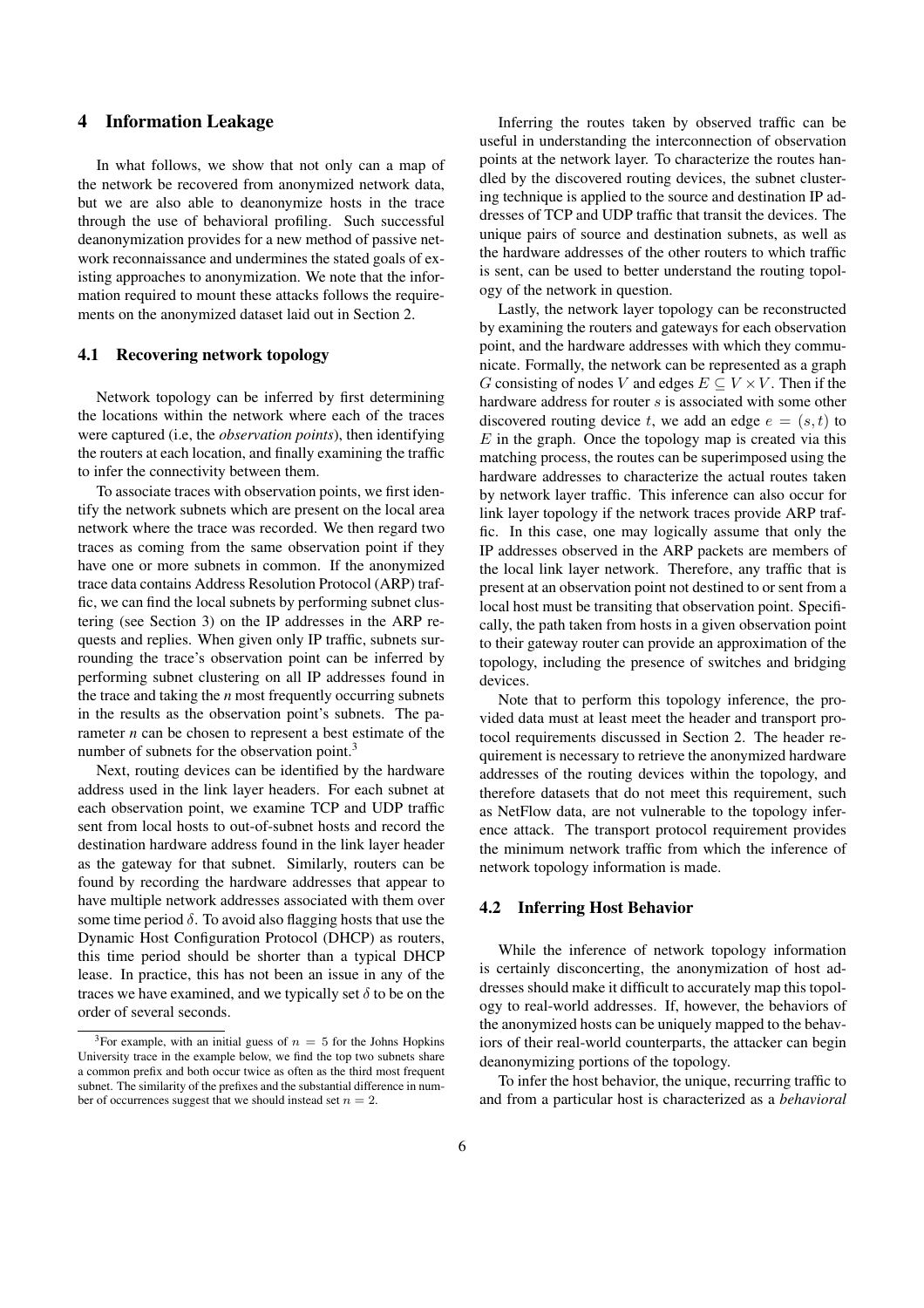| Host       | <b>Src IP Address</b> | <b>Src Port</b> | Dst IP Address | Dst Port | $H(Src$ Port) | H(Dst IP) | $H(Dst$ Port) |
|------------|-----------------------|-----------------|----------------|----------|---------------|-----------|---------------|
| web server | 128.220.231.207       | 80              |                | ж        | 0.0           | 0.93      | L.U           |
| SSH server | 128.220.231.147       | າາ<br>∸         | 17.138.176.51  | *        | 0.0           | $0.0\,$   |               |
| web client | 128.220.231.17        |                 |                | 80       | 1.0           | 0.85      | 0.17          |

**Table 2. Example behavioral profiles observed in the departmental network**

*profile*. To create these profiles, we take as input a list of k-dimensional feature vectors  $c = \langle c_1, \ldots, c_k \rangle$  describing a set of connections C. The set of significant source and destination addresses, or 'heavy-hitters', is obtained from the connections in  $C$  via Algorithm 1. Next, Dominant State Analysis is applied to the connections  $c \in C$  containing each of these significant addresses to determine the set of dominant behaviors that comprise the given host's behavioral profile. Upon termination, the set of behavioral profiles for each significant address is returned (see Algorithm 2).

Like the topology inference attack, our inference of host behavior requires that the transport protocol requirement be met, as well as the pseudonym consistency requirement and port number assumption. In particular, the pseudonym consistency requirement allows us to accurately build profiles for the hosts in the data, which would otherwise be difficult if their identities in the dataset changed. The port number assumption simply allows us to easily determine what services a given host offers when building our profiles. Unlike the topology attack, these requirements can be met regardless of the form that the network data takes. Therefore, while the use of NetFlow data hampers the topology inference attack due to its lack of header information, it still meets all requirements for our behavioral inference attacks and remains vulnerable to deanonymization via behavioral profiling.

#### 4.3 An Example

For concreteness, we illustrate the application of the aforementioned techniques on an anonymized trace from the Johns Hopkins University (JHU) network. In general, deanonymization begins by first identifying an interesting service, and finding an appropriate host offering that service to deanonymize. The goal is to create a behavioral profile query based on public information regarding services being run on the target host, the perceived popularity of the host, and its possible locations within the network topology. Developing this profile often requires the use of public information sources, such as DNS or web search engine queries, to specify unique information about the host. Beyond that, it is simply a matter of matching hosts within the trace dataset that best match the derived criterion.

The trace in question contains TCP traffic from a single observation point between a departmental network and

| Anonymized      | Dest.                  | Real     |
|-----------------|------------------------|----------|
| address         | address $\overline{H}$ | hostname |
| 128.220.231.207 | 0.93                   | simnet1  |
| 128.220.231.50  | 0.93                   | skdnssec |
| 128.220.231.168 | 0.87                   | spar     |
| 128.220.231.121 | 0.85                   |          |

**Table 3. Deanonymization of significant Web servers in local network trace**

the main campus network. It contains packets from over 26,000 TCP connections involving 38 internal hosts and more than 1,500 external hosts. The topology inference technique indeed finds a single observation point with subnets of 128.220.231.0/24 and 128.220.116.0/26. These subnets are the two anonymized subnets present within the trace, which is correct given the location of the observation point just outside of the departmental network. The inference technique also finds one router and one gateway that are directly connected to one another, with the departmental network behind the router. The routes discovered are trivial considering the topology of the observation point.

We can also deanonymize many of the web servers within the departmental network. To find the web servers in this database, we must first create an estimate of the behavioral profile for which we are looking. Table 2 shows example behavioral profiles for three 'heavy-hitters', found via Algorithm 1, in the department's network.

Because all the web servers in the trace have behavioral profiles with similar TCP ports and destination IP addresses, we must use the normalized entropy of the destination IP addresses to distinguish between the web servers based on their popularity. More popular servers communicate with a wider range of clients, and thus have a higher normalized entropy  $(\overline{H})$  for their destination addresses. To find the names of the most popular web servers in the departmental network and to estimate their relative popularity, we use Alexa.com's popularity-based search engine.<sup>4</sup> By counting the number of references made to each hostname over the first  $l(= 5)$  pages of results, we arrive at the following ordered ranking of web servers:  $\langle$ *simnet1: 30, skdnssec: 11, spar:9*).

The rankings provide strong indication that there are ap-

<sup>4</sup>See http://www.alexa.com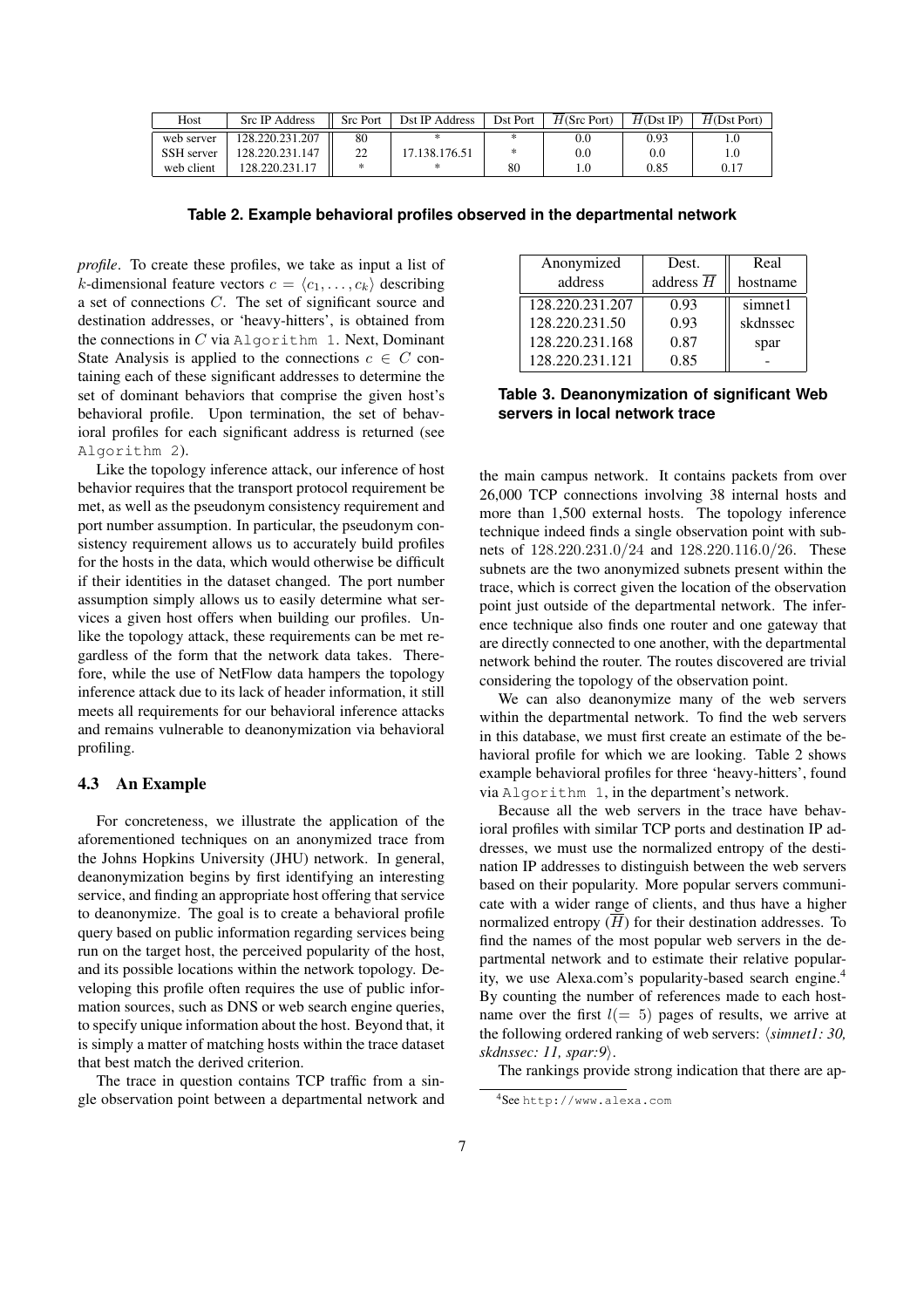| Trace         | 1 <sub>v</sub> pe | Connections | Internal Hosts | Dates               | <b>Duration</b>  |
|---------------|-------------------|-------------|----------------|---------------------|------------------|
| JHU           | packet trace      | $2.63e+04$  | 38             | Apr 2005            | 24 <sub>hr</sub> |
| <b>CERT-A</b> | <b>NetFlow</b>    | $1.04e+0.5$ | 20             | Aug 2006            | 4 hr             |
| <b>CERT-B</b> | <b>NetFlow</b>    | $1.40e+0.5$ | 24             | Aug 2006            | 4 hr             |
| LBNL          | packet trace      | $8.71e+0.5$ | 5976           | Oct 2004 - Jan 2005 | 60 <sub>hr</sub> |

**Table 4. Summary information for anonymized datasets**

proximately three significant web servers within the departmental network. Due to their popularity, it is appropriate to assume that the normalized entropy of the destination addresses they service will be nearly one, indicating a large variety of hosts. By querying the behavioral profiles derived from the local trace data for a web server with a destination address normalized entropy greater than  $\gamma = 0.85$ , we obtain the list of anonymized addresses shown in Table 3.

By pairing the ranking of web server addresses in the departmental subnet found via behavioral profile to the three hostnames found via the Alexa.com search, we obtain the correct mapping between the real hostnames and the anonymized addresses, which are verified by our original, unanonymized trace. This mapping is given in the last column of Table 3. Overall, we are able to deanonymize three of the seven significant web servers in the trace (43%), and two of the three mail servers (66%). Moreover, these mappings have correctly deanonymized one of the discovered anonymized subnets to 128.220.247.0/24, thereby reducing the uncertainty of the remaining anonymized hosts.

## 5 Evaluation

Our inference techniques are evaluated on network traces for three distinct networks, including the Johns Hopkins network described in Section 4. Table 4 provides a breakdown of each dataset. The anonymized dataset provided by Pang *et al.* [19] is the most diverse, and contains packet traces that were collected at Lawrence Berkeley National Laboratory (LBNL) over the course of several months. The LBNL traces are arranged into 131 individual trace files anonymized by the system described in [20, 19]. Several network and transport layer protocols are present within the anonymized trace data, which include only the anonymized link, network, and transport layer headers. Payload data is deleted, and fields are anonymized per the policy defined in [19]. Pang *et al.* also remove the packets generated by routers and certain security devices to prevent their discovery. In addition to the anonymized trace data, Pang *et al.* provide meta-data to ensure sound measurement practices. This meta-data includes the identification of anonymized subnets, anonymized gateway addresses for those subnets, and corrupt packets. This meta-data is used in our evaluation only to provide a form of ground truth for our analysis.

One solution to preventing the inference of topology information is to simply publish NetFlow logs, a data format consisting of tuples of transport and network layer information gathered from packet headers on a per connection basis, rather than complete packet traces. In fact, release of anonymized NetFlow data is gaining popularity and therefore it seems only prudent that we validate our techniques against both NetFlow and packet trace data. To show the viability of our techniques on NetFlow data, we also evaluate a dataset obtained from CERT containing NetFlow logs of two distinct /24 networks taken over four hours on a single day. To anonymize this NetFlow data, we apply prefix-preserving anonymization of addresses (as specified by Pang *et al.* in [19]), remove connections of less than four packets in size to compensate for scanning behavior, and explicitly remove references to routers and network security devices. Since this is NetFlow data, topology inference is not possible, but we are able to apply our deanonymization techniques just as in the LBNL dataset.

To streamline our analysis of these datasets, we parse packet trace or NetFlow logs and automatically dump all information about the connections  $(C)$ , the 'heavy-hitter' hosts, topology information, and their behavioral profiles into a relational database for fast and easy querying. The database can then be queried for the features of the behavioral profile, the normalized entropy values, specific connection information to deanonymize hosts, etc. Hence, no active probing of the network under scrutiny is necessary.

#### 5.1 Network Topology

To infer the network topology of LBNL, we employ the techniques described in Section 4. Our techniques find 29 distinct observation points with a total of 31 associated enterprise subnets. The subnets found through the Subnet Clustering technique agreed with those provided in the meta-data, with the exception of one subnet whose size was overestimated, thereby providing 96% accuracy. This overestimate appears to have occurred due to an improper estimate of the longest common prefix computed from a small number of distinct addresses within the ARP trace data. Interestingly, the anonymization system used to provide privacy for the LBNL data makes extra effort to mask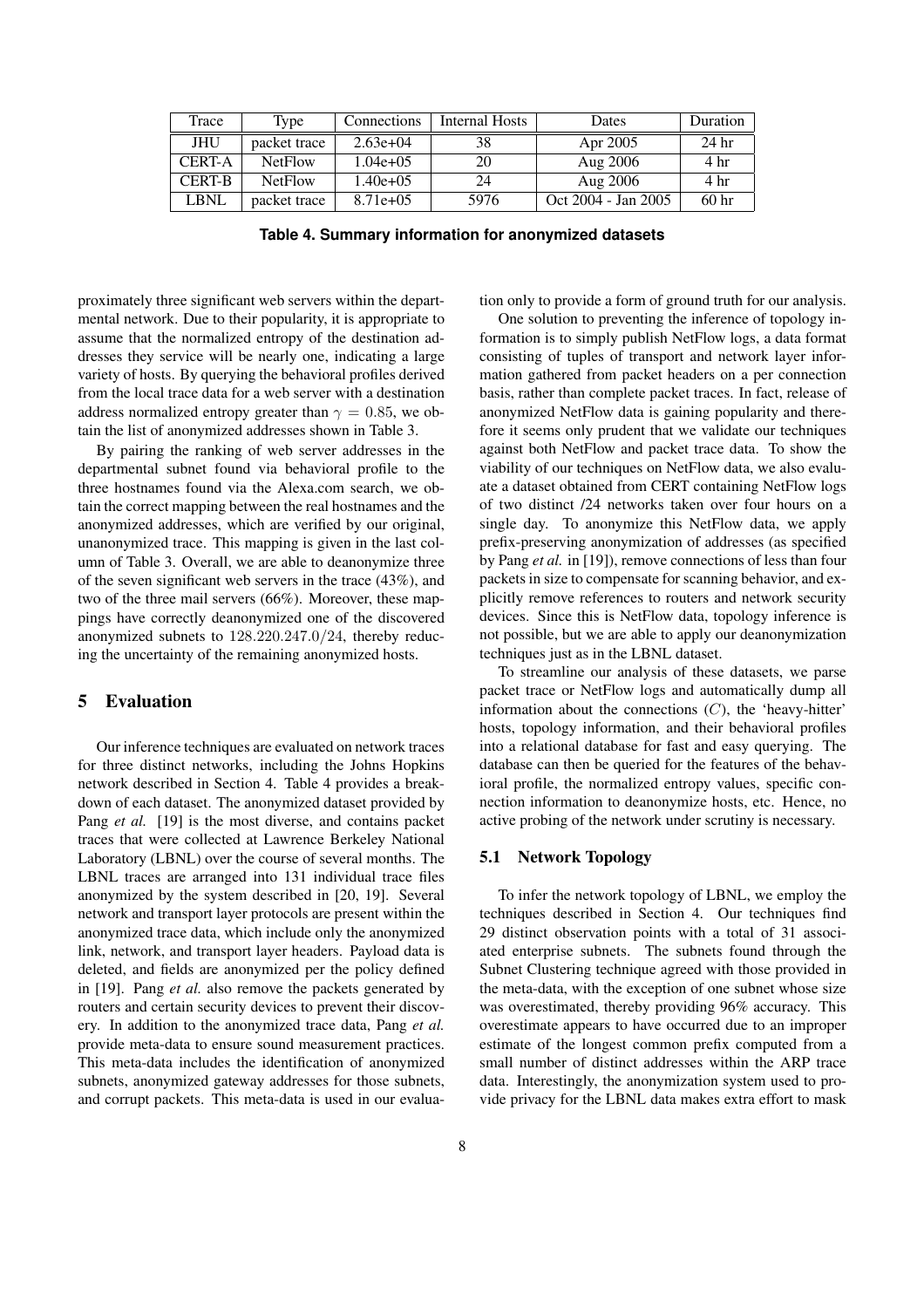

(a) Uniqueness of the *ee.lbl.gov* subnet



(b) Deanonymization results for 3 networks

#### **Figure 1. Deanonymization**

the presence of routing devices by eliminating their traffic. Our inference techniques, however, are able to infer their positioning due to the necessary presence of hardware addresses in link layer headers. When combined with additional information—like the placement of hosts and allowed routes—maps of the network topology provide attackers with information on the security posture of the publishing organization.

#### 5.2 Deanonymization

To demonstrate the effectiveness of behavioral profiles in the selective deanonymization of anonymized hosts, we provide a deanonymization of the HTTP server for the Bro IDS project [29] and other servers within its subnet, including *ee.lbl.gov*. We pick these targets as candidates for deanonymization since public information about these servers is readily available—and hence, can be easily used to unmask the anonymization.

We begin by querying DNS records for the addresses of the Bro web server (*www.bro-ids.org*) and related hosts found in public information sources. The results of these queries show that *www.bro-ids.org* resides in the same subnet as the *ee.lbl.gov* domain, which includes SMTP, HTTP, and FTP services on *ee.lbl.gov* and HTTP services on *ita.ee.lbl.gov*. Knowledge of these services was gleaned only from Google and Alexa searches, as well as DNS records for the *ee.lbl.gov* and *bro-ids.org* domains.

By inferring the subnet size from the addresses provided by DNS records, the set of possible subnets within the trace data is reduced to ten /22 subnets out of the twenty nine total subnets (see Figure 1(a)). Furthermore, if we consider that the target subnet contains at least three 'heavy-hitter' web servers, we find six subnets in the dataset that match this criteria. Finally, by noting that the *ee.lbl.gov* server provides SMTP, HTTP, and FTP services, we find only two subnets that contain such a server. By combining each of the characteristics of our target subnet, only one of the subnets present in the dataset matches all criterion. In essence, the combination of required subnet size, unique services offered by *ee.lbl.gov*, and the specific mix of significant HTTP servers fingerprints the subnet within the anonymized trace.

Since the *ee.lbl.gov* server provides such a unique mix of services, it is fairly easy to detect among the significant hosts present in the subnet. The two remaining significant HTTP servers exhibit similar behaviors, except with respect to the normalized entropy for the destination address dimension. Thus, one host serves a wider variety of clients than the other. Due to the nature of the *www.bro-ids.org* and *ita.ee.lbl.gov* web servers and their respective presence within web search engines, it seems reasonable to assume that *www.bro-ids.org* serves a wider variety of hosts while *ita.ee.lbl.gov* has a more narrow appeal.

Another HTTP server within this subnet handles only a few distinct clients, but serves a large number of connections overall. These connections carry relatively few packets, thus indicating the presence of a web page or application that performs several small HTTP connections to retrieve data. Upon inspection of the Google results for the *ee.lbl.gov* domain, we suspect this machine might be *froggy.lbl.gov*. The Froggy site features a CGI web application which generates short bursts of HTTP connections as a function of the CGI usage. Table 5 provides some sample deanonymization results for various publicly available services, including *www.bro-ids.org*. The deanonymizations are supposition, as there is no ground truth avail-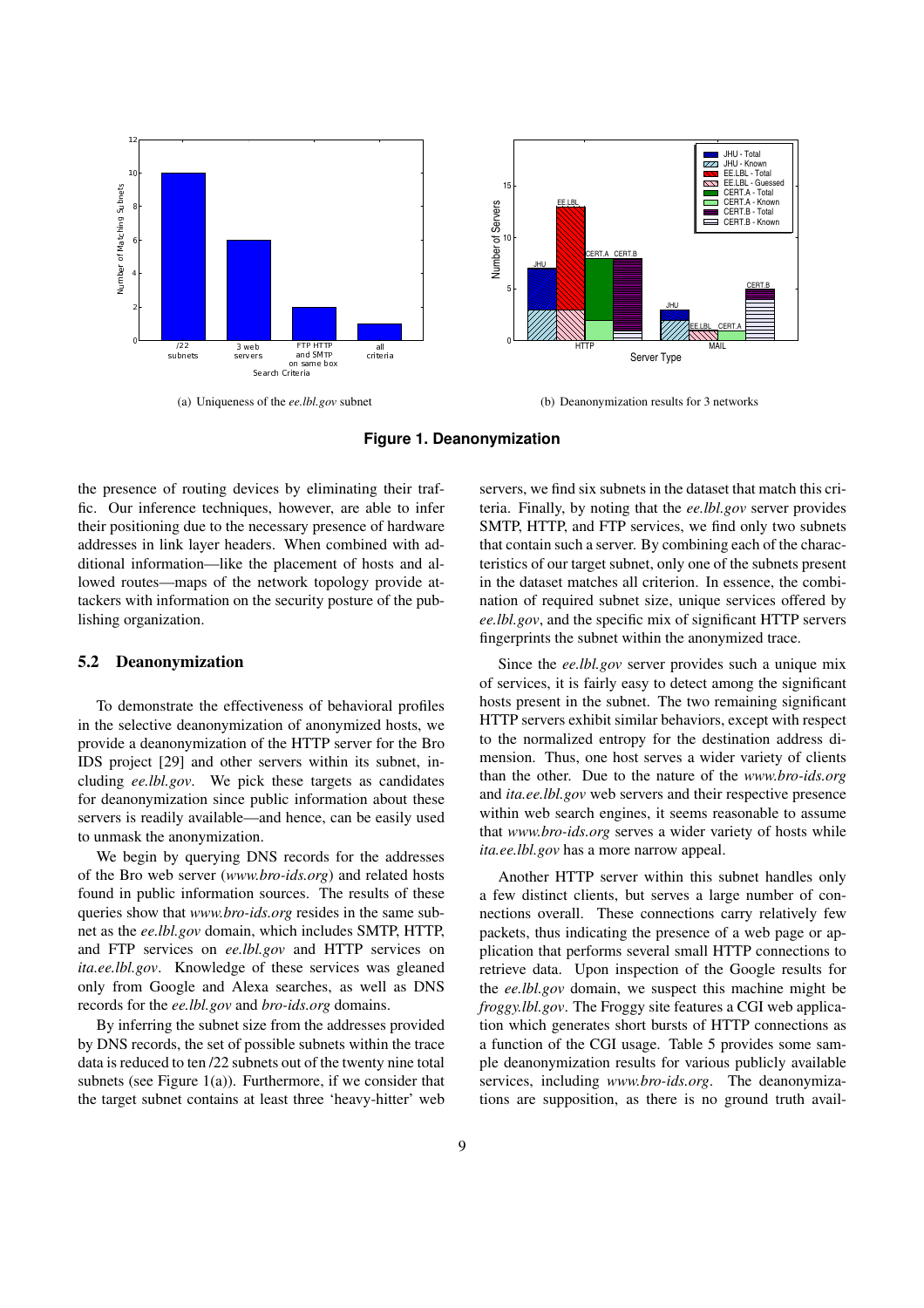|                    | Candidate       | Search                                              | <b>Auxiliary</b>        |
|--------------------|-----------------|-----------------------------------------------------|-------------------------|
| <b>Target Host</b> | <b>Mappings</b> | Criteria                                            | <b>Information</b>      |
| www.bro-ids.org    | 131.243.95.232  | CIDR Block = $131.243.0.0/16$                       | Knowledge of            |
|                    |                 | Source Port=HTTP                                    | HTTP, DNS A records     |
| ita.ee.lbl.gov     | 131.243.93.0    | $(\bar{H}) = \langle \langle .05, >.5, >.5 \rangle$ | Public subnet info.     |
|                    |                 | Same subnet as ee. Ibl.gov                          |                         |
|                    |                 | CIDR Block = $131.243.0.0/16$                       | Knowledge of            |
| ee.lbl.gov         | 131.243.94.172  | Source Ports=HTTP, SMTP, FTP                        | SMTP, DNS A records     |
|                    |                 | $(\bar{H}) = ( > .1, > .5, > .5)$                   | Public subnet info.     |
|                    |                 | co-located w/ ita.ee.lbl.gov,www.bro-ids.org        |                         |
| froggy.lbl.gov     | 131.243.95.168  | CIDR Block = $131.243.0.0/16$                       | Knowledge of            |
|                    |                 | Source Port=HTTP; same subnet as ee.1bl.gov         | HTTP protocol           |
|                    |                 | CIDR Block = $128.3.0.0/16$                         | DNS MX records.         |
| lbl.gov            | 128.3.164.249   | Source Ports=SMTP, finger                           | Mail info.              |
|                    |                 | co-located w/ postalnp., imap4., smtp.lbl.gov       | public web/subnet info. |
| smtp.lbl.gov       | 128.3.164.248   | CIDR Block = $128.3.0.0/16$                         | DNS MX records,         |
|                    |                 | Source $Port(s) = SMTP$                             | Mail, public            |
| postalnp.lbl.gov   | 128.3.164.57    | co-located w/ lbl.gov, imap4.lbl.gov                | subnet info.            |
|                    | 128.3.164.15    | CIDR Block = $128.3.0.0/16$                         | Public web info.        |
| imap4.1bl.gov      | $\alpha$        | Source $Port(s) = IMAP$ , POP3                      |                         |
|                    | 128.3.164.194   | Same subnet as lbl.gov                              |                         |

**Table 5. Sample deanonymizations of select public services**

| Dataset       | <b>Observation Point</b> | <b>Dominant Source Ports</b>                                    |
|---------------|--------------------------|-----------------------------------------------------------------|
| JHU           | JHU                      | 22 (SSH), HTTP (80)                                             |
| <b>CERT-A</b> | CERT-A                   | 20 (FTP), 21 (FTP), 25 (SMTP), 53 (DNS), 80 (HTTP), 443 (HTTPS) |
| <b>CERT-B</b> | <b>CERT-B</b>            | 25 (SMTP), 53 (DNS), 80 (HTTP)                                  |
|               | Routing Core             | 161 (SNMP)                                                      |
| LBNL          | ee.lbl.gov               | 22 (SSH), 80 (HTTP), 123 (NTP),                                 |
|               |                          | 137 (WINS), 161(SNMP), 427 (SRVLOC),                            |
|               |                          | 515 (LPR), 524,793,795-800 (Unknown)                            |
|               | <b>Client Network</b>    | 22 (SSH), 25 (SMTP), 67 (BOOTP), 68 (DHCP),                     |
|               |                          | 80 (HTTP), 137 (WINS), 138 (NetBIOS), 139 (NetBIOS),            |
|               |                          | 161 (SNMP), 427 (SRVLOC), 445 (Microsoft-DS), 497 (Unknown),    |
|               |                          | 548 (Apple Filesharing), 575:696:878 (Unknown)                  |

**Table 6. Dominant source ports for selected observations points**

able, but the supporting evidence provides confidence in our deanonymization results.

For the JHU and CERT datasets, we are able to provide a similar method of deanonymization by mapping behavioral profiles of true hosts to their anonymized counterparts; more importantly, we can validate these deanonymizations via ground truth. Figure 1(b) shows our overall deanonymization performance across the four datasets. For each trace, the results show the number of deanonymized servers for each protocol ("known" or, in the case of *ee.lbl.gov*, "guessed") compared to the total number of significant servers for that protocol.

It was initially believed that information leakage attacks of the kind presented herein were too difficult for an adversary to achieve in practice [19]. However, our results indicate that behavioral profiling is a plausible method for deanonymizing a variety of network traces. Our success rate ranged from 66% to 100% for significant SMTP servers and 28.6% to 50% for the significant HTTP servers in the subnets we examined. While the results for HTTP servers may not seem impressive, consider that *no* level of deanonymization is expected from the anonymized datasets. Also, consider that any server providing unique public services, such as FTP or DNS, would obtain similar deanonymization results to the SMTP servers. While these results are troubling, we argue that a determined adversary, with the luxury of time, would be able to deanonymize even more servers.

Once this deanonymization occurs, the published data can be used to characterize the services offered by that host. Moreover, if the prefix-preserving anonymization were based on CryptoPAn, rather than the Pang *et al.* model, these deanonymizations would not only affect the deanonymized host, but would also reduce the uncertainty about all other hosts in the dataset and deanonymize the neighboring anonymized address (see Appendix A).

In addition to deanonymizing select hosts, we are able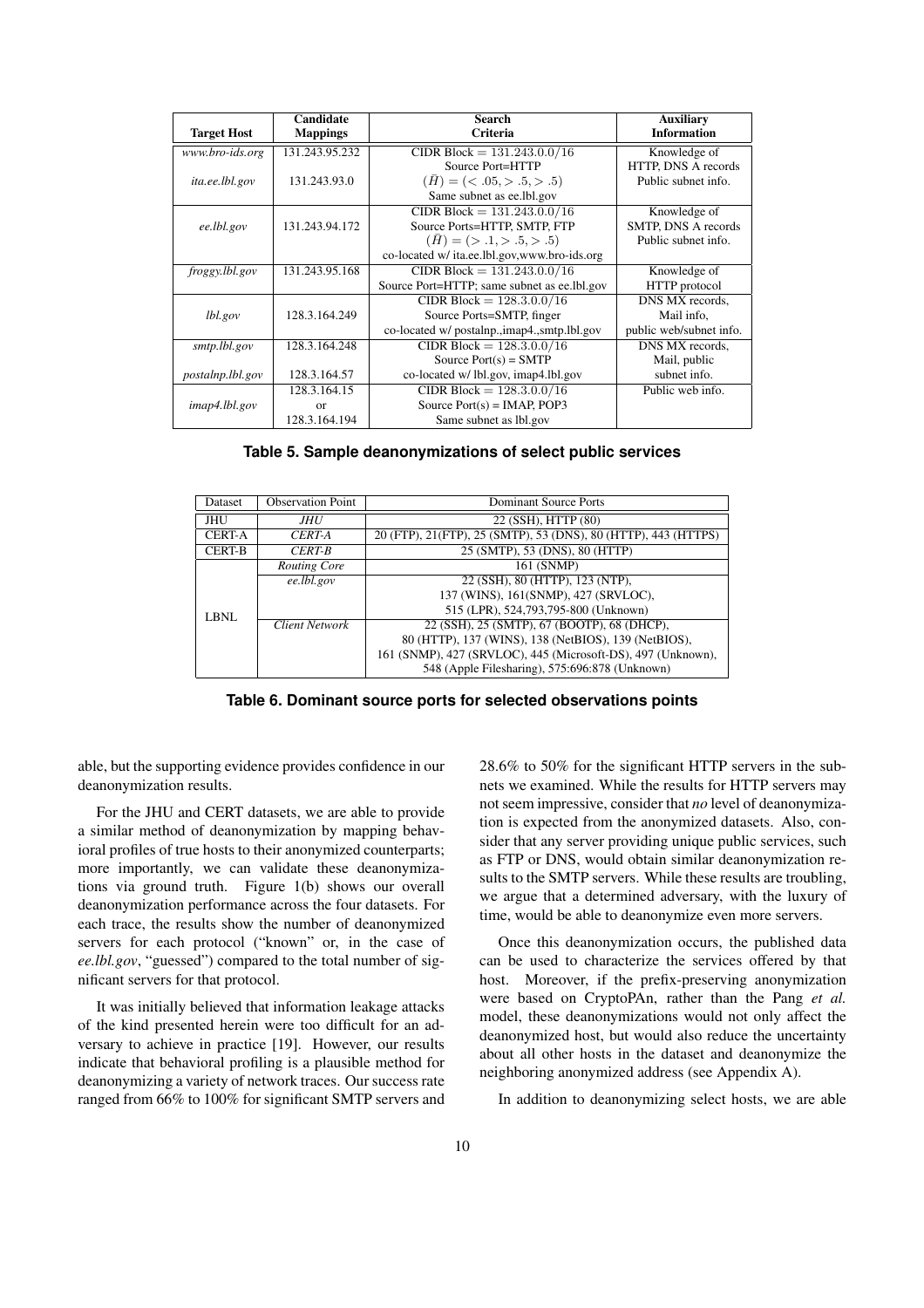to characterize the traffic present within the various observation points. Table 6 characterizes the protocols within select observation points in the three datasets and provides deeper insight into the presence of important servers and the general usage of the observation points.

# 6 Mitigation

Undoubtedly, there are mitigation strategies that could be implemented by publishing organizations to foil the inference attacks demonstrated in this paper. A simple strategy for preventing the creation of network topology maps is simply to publish only anonymized NetFlow logs, or to remove link layer headers from packet traces, thereby removing the hardware addresses of routing devices. Additionally, the exclusion of ARP traffic makes it more difficult to discover link layer topology information.

By remapping port numbers, publishing organizations hinder the ability of an attacker to directly infer services offered within the private network and makes the creation of behavioral profiles more difficult. Note, however, that methods do exist to determine the true service based on the application layer protocol behavior, e.g., [31, 9, 18, 16, 7]. Also, because behavioral profiling is less effective when similar profiles are shared among a large number of hosts (note, for example, the results for HTTP versus SMTP servers), it may be possible to improve the privacy of the dataset by removing the hosts whose behavior is most unique. Finally, hiding the true identity of the publishing organization makes it more difficult for an attacker to gather the necessary information to mount the inference attacks presented. However, this begs the question as to how difficult it would be for an attacker to still infer the publishing organization.

It must be noted, however, that these mitigation strategies destroy the research value of the data to varying degrees. For instance, header information and port numbers are important to several areas of network research. The removal of unique hosts may dramatically affect traffic characteristics within the dataset. Furthermore, hiding the identity of publishing organizations can make verification of results obtained from the trace data difficult.

Of course, there are other, non-technical, means of providing privacy protection for data publishers. One method—employed by data repositories such as Predict and CRAWDAD [23, 8]—is to impose legal requirements that the data will be used appropriately, and that adequate levels of protection will be put in place for accessing the data. Another possibility is to require that data remain only on secured servers to which researchers have remote access. Violations of these requirements, particularly the former, can be difficult to detect, however. An even more cumbersome approach is to require that analysis be performed by trusted individuals from the publishing organization itself, thereby preventing any direct access to the data by third parties. While inefficient, this method allows for better privacy than is offered by anonymization methodologies currently in use. That said, it may also significantly impede many types of research.

# 7 Conclusion and Future Work

In this paper we provide new algorithms for inferring sensitive information from network traces that have been anonymized using state-of-the-art techniques. Our work shows that network topology information can be inferred as an artifact of usable network packet traces, and that behaviors of hosts are an important piece of identifying information that can be leveraged to subvert an anonymization system. At the least, our evaluation shows that selective recovery of sensitive information from anonymized network data is not as difficult as once thought [10, 19]. Moreover, obfuscating behavioral and network topology information is not a trivial task. Hence, although there are substantial benefits from releasing anonymized data, publishers of such data need to be more cognizant of the thin line between the utility of the data and the privacy it provides.

Our results naturally raise questions as to what network trace data, if any, should be released for research. This, however, is a policy decision that we believe each network owner must make for himself. The results reported in this paper should not be construed as an indication of our opinion on the propriety of releasing network data in any particular form. Rather, our goal has simply been to inform the continuing debate over the release of network traffic for research purposes. It is our belief that the creation of any overarching policy should be formulated through the combined perspective of the network security research community as a whole.

On the technical front, our study underscores the need for a better understanding of the conditions under which a particular anonymization method (e.g., prefix-preserving anonymization for IP addresses) may provide an adequate privacy solution for a particular set of network traces. For instance, while this paper has shown that servers are at risk of deanonymization through behavioral profiling, it remains unclear to what extent the privacy of clients is threatened. Indeed, if the lack of client privacy turns out to be a serious issue, then a prudent course of action is to re-examine which types of transformation are appropriate solutions to the problem. As part of future work, we intend to explore a formal framework for examining this question, and in particular, for expressing the privacy properties of anonymization techniques in general.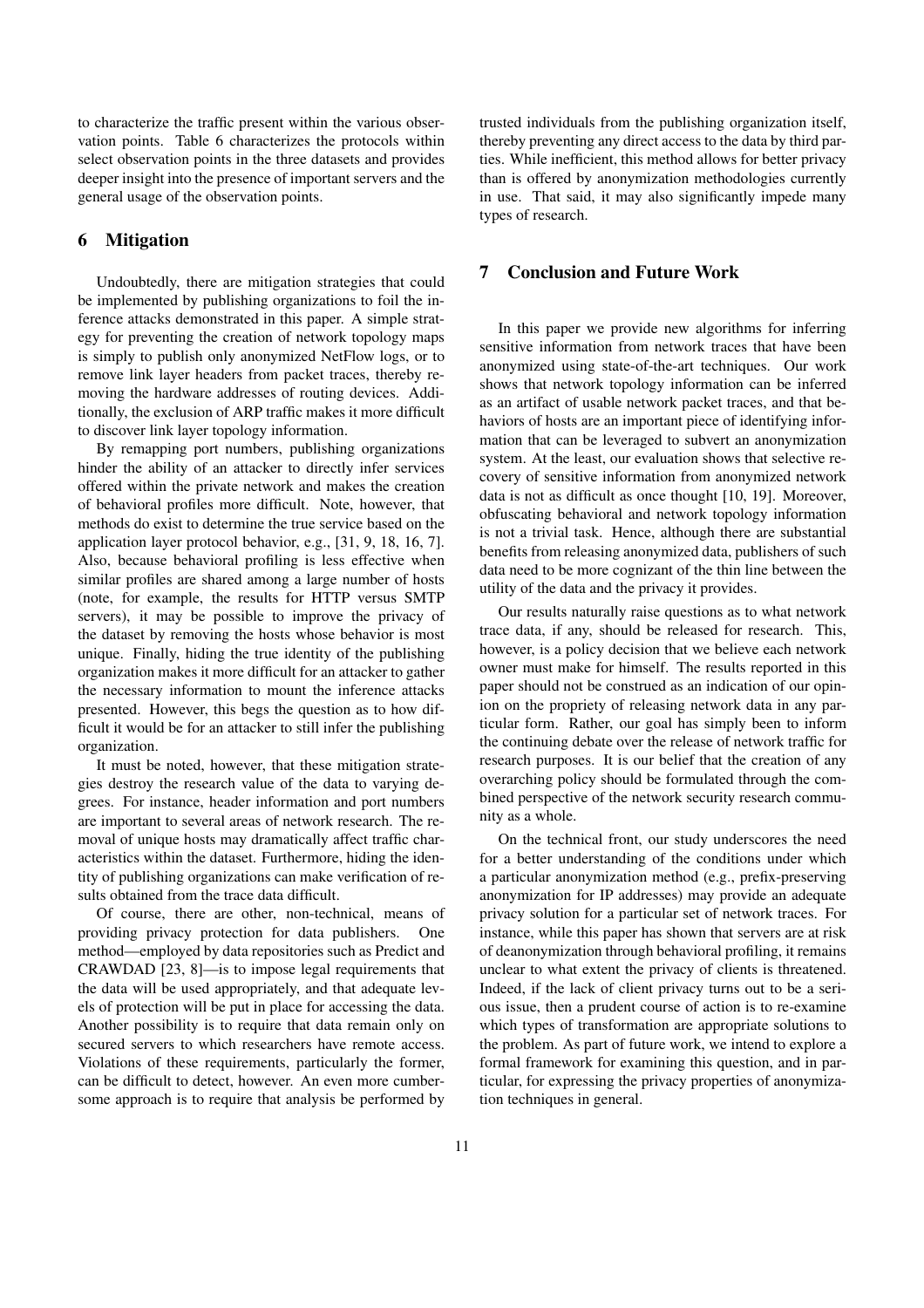# Acknowledgments

The authors would like to thank Michael Bailey and Patrick McDaniel for their suggestions for improving an earlier draft of this work. We also thank the anonymous reviewers for their insightful comments. This work is supported in part by NSF Grant CNS-0546350.

## References

- [1] F. Baccelli and K. B. Kim. TCP Throughput Analysis Under Transmission Error and Congestion Losses. In *Proceedings of IEEE INFOCOM*, pages 2833–2843, March 2004.
- [2] M. Bishop, B. Bhumiratana, R. Crawford, and K. Levitt. How to Sanitize Data. In *Proceedings of the*  $13^{th}$  *IEEE International Workshops on Enabling Technologies: Infrastructure for Collaborative Enterprises*, pages 217–222, June 2004.
- [3] T. Brekne and A. Årnes. Circumventing IP-Address Pseudonymization. In *Proceedings of the*  $3^{rd}$  *IASTED International Conference on Communications and Computer Networks*, October 2005.
- [4] T. Brekne, A. Årnes, and A. Øslebø. Anonymization of IP Traffic Monitoring Data – Attacks on Two Prefix-preserving Anonymization Schemes and Some Proposed Remedies. In *Proceedings of the Workshop on Privacy Enhancing Technologies*, pages 179–196, May 2005.
- [5] H. Chang, S. Jamin, Z. M. Mao, and W. Willinger. An Empirical Approach to Modeling Inter-AS Traffic Matrices. In *Proceedings of the ACM SIGCOMM Internet Measurement Conference*, October 2005.
- [6] Cisco IOS NetFlow. http://www.cisco.com/go/ netflow.
- [7] M. P. Collins and M. K. Reiter. Finding Peer-to-Peer File-Sharing Using Coarse Network Behaviors. In *Proceedings of the* 11th *European Symposium on Research in Computer Security*, pages 1–17, September 2006.
- [8] CRAWDAD: A Community Resource for Archiving Wireless Data at Dartmouth. http://crawdad.cs. dartmouth.edu.
- [9] J. Early, C. Brodley, and C. Rosenberg. Behavioral authentication of server flows. In *Proceedings of the* 19<sup>th</sup> Annual *Computer Security Applications Conference*, pages 46–55, December 2003.
- [10] J. Fan, J. Xu, M. H. Ammar, and S. B. Moon. Prefixpreserving IP Address Anonymization: Measurementbased Security Evaluation and a New Cryptography-based Scheme. *Computer Networks*, 46(2):253–272, 2004.
- [11] A. Gunnar, M. Johansson, and T. Telkamp. Traffic Matrix Estimation on a Large IP Backbone - A Comparison on Real Data. In *Proceedings of the ACM SIGCOMM Internet Measurement Conference*, pages 149–160, October 2004.
- [12] P. Gupta and N. McKeown. Packet Classification Using Hierarchical Intelligent Cuttings. In *Proceedings of Hot Interconnects VII*, pages 147–160, 1999.
- [13] S. Jaiswal, G. Iannaccone, C. Diot, J. Kurose, and D. Towsley. Measurement and Classification of Out-of-Sequence Packets in a Tier-1 IP Backbone. In *Proceedings of IEEE INFOCOM*, pages 1199–1209, April 2003.
- [14] S. Jaiswal, G. Iannaccone, C. Diot, J. Kurose, and D. Towsley. Inferring TCP Connection Characteristics Through Passive Measurements. In *Proceedings of IEEE INFOCOM*, pages 1582–1592, March 2004.
- [15] H. Jiang and C. Dovrolis. Source-Level IP Packet Bursts: Causes and Effects. In *Proceedings of ACM SIGCOMM Internet Measurement Conference*, October 2003.
- [16] T. Karagiannis, K. Papagiannaki, and M. Faloutsos. BLINC: Multilevel Traffic Classification in the Dark. In *Proceedings of ACM SIGCOMM*, pages 229–240, August 2005.
- [17] P. McDaniel, S. Sen, O. Spatscheck, J. V. der Merwe, W. Aiello, and C. Kalmanek. Enterprise Security: A Community of Interest Based Approach. In *Proceedings of Network and Distributed Systems Security*, February 2006.
- [18] A. W. Moore and D. Zuev. Internet Traffic Classification Using Bayesian Analysis Techniques. In *Proceedings of ACM SIGMETRICS*, pages 50–60, June 2005.
- [19] R. Pang, M. Allman, V. Paxson, and J. Lee. The Devil and Packet Trace Anonymization. *ACM Computer Communication Review*, 36(1):29–38, January 2006.
- [20] R. Pang and V. Paxson. A High-Level Environment for Packet Trace Anonymization and Transformation. In *Proceedings of SIGCOMM*, pages 339–351, August 2003.
- [21] K. Papagiannaki, N. Taft, and A. Lakhina. A Distributed Approach to Measure IP Traffic Matrices. In *Proceedings of the ACM SIGCOMM Internet Measurement Conference*, pages 161–174, October 2004.
- [22] V. Paxson. Strategies for Sound Internet Measurements. In *Proceedings of the ACM SIGCOMM Internet Measurement Conference*, pages 263–271, October 2004.
- [23] PREDICT: Protected Repository for the Defense of Infrastructure Against Cyber Threats. http://www. predict.org.
- [24] S. Singh, F. Baboescu, G. Varghese, and J. Wang. Packet Classification Using Multidimensional Cutting. In *Proceedings of ACM SIGCOMM*, pages 213–224, August 2003.
- [25] A. Slagell, J. Wang, and W. Yurcik. Network Log Anonymization: Application of Crypto-PAn to Cisco Net-Flows. In *Proceedings of NSF/AFRL Workshop on Security Knowledge Management*, September 2004.
- [26] A. Slagell and W. Yurcik. Sharing Computer Network Logs for Security and Privacy: A Motivation for New Methodologies of Anonymization. In *Proceedings of SECOVAL: The Workshop on the Value of Security through Collaboration*, pages 80–89, September 2005.
- [27] TCPdPriv. http://ita.ee.lbl.gov/html/ contrib/tcpdpriv.html.
- [28] TCPurify. http://irg.cs.ohiou.edu/ eblanton/tcpurify/.
- [29] V.Paxson. Bro: A System for Detecting Network Intruders in Real-Time. *Computer Networks*, 31(23-24):2435–2463, December 1999.
- [30] R. Wang, G. Pau, K. Yamada, M. Y. Sanadidi, and M. Gerla. TCP Startup Performance in Large Bandwidth Delay Networks. In *Proceedings of IEEE INFOCOM*, pages 796–805, March 2004.